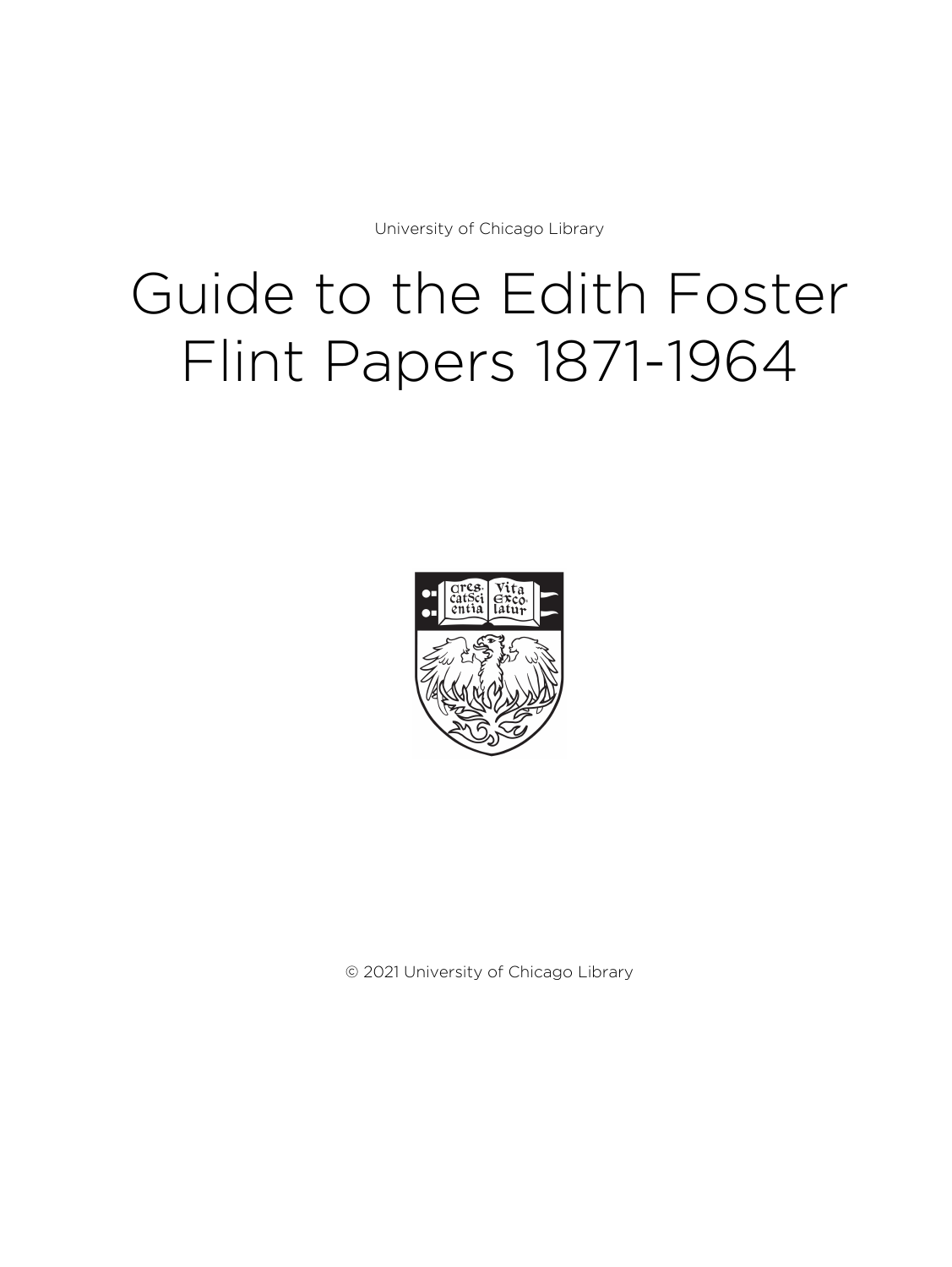# **Table of Contents**

| <b>Descriptive Summary</b> | 3 |
|----------------------------|---|
| Information on Use         | 3 |
| Access                     | 3 |
| Citation                   | 3 |
| <b>Biographical Note</b>   | 3 |
| Scope Note                 | 4 |
| <b>Related Resources</b>   |   |
| Subject Headings           |   |
| <b>INVENTORY</b>           |   |
| Series I: Correspondence   |   |
| Series II: General         | 8 |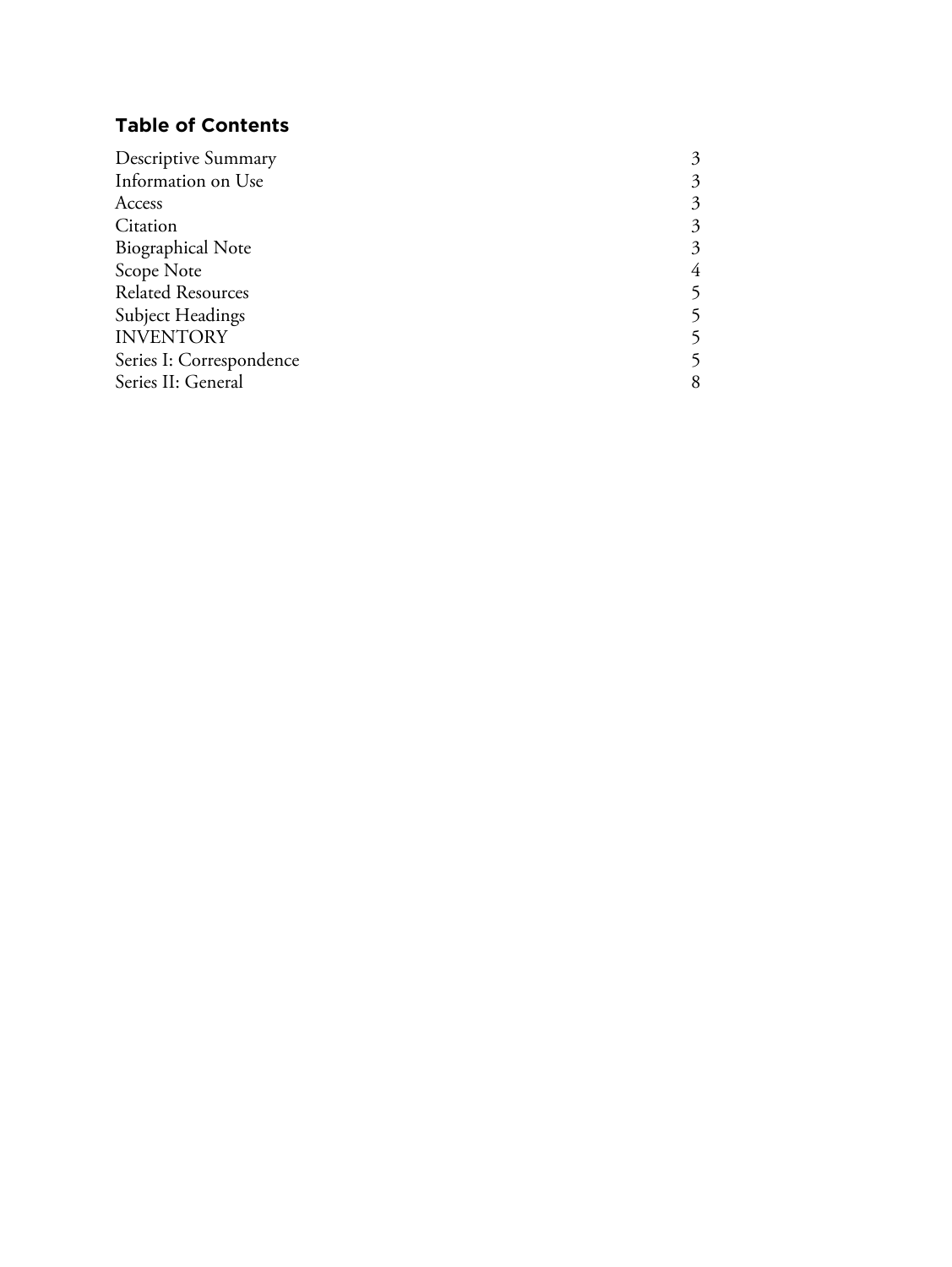### **Descriptive Summary**

| <b>Identifier</b> | <b>ICU.SPCL.FLINTEF</b>                                                                                                                                                                                                                                                                                                                                                                                                                                                                                                                                                                                                                     |
|-------------------|---------------------------------------------------------------------------------------------------------------------------------------------------------------------------------------------------------------------------------------------------------------------------------------------------------------------------------------------------------------------------------------------------------------------------------------------------------------------------------------------------------------------------------------------------------------------------------------------------------------------------------------------|
| <b>Title</b>      | Flint, Edith Foster. Papers                                                                                                                                                                                                                                                                                                                                                                                                                                                                                                                                                                                                                 |
| <b>Date</b>       | 1871-1964                                                                                                                                                                                                                                                                                                                                                                                                                                                                                                                                                                                                                                   |
| <b>Size</b>       | 2.75 linear feet (6 boxes)                                                                                                                                                                                                                                                                                                                                                                                                                                                                                                                                                                                                                  |
| <b>Repository</b> | Hanna Holborn Gray Special Collections Research Center<br>University of Chicago Library<br>1100 East 57th Street<br>Chicago, Illinois 60637 U.S.A.                                                                                                                                                                                                                                                                                                                                                                                                                                                                                          |
| <b>Abstract</b>   | Edith Foster Flint (b. May, 13, 1873, d. February 22, 1948) was an alumna<br>and one of the first women faculty members of the University of Chicago.<br>Her academic career at the University's English Department continued<br>from 1897 until her retirement in 1938. Flint served as Head of Kelly Hall,<br>Chairperson of the Women's University Council, and President of the<br>Chicago chapter of the American Association of University Women. The<br>collection consists of Flint's correspondence with numerous individuals, in<br>particular her family members, as well as personal and academic documents<br>and memorabilia. |

## **Information on Use**

### **Access**

The collection is open for research.

### **Citation**

When quoting material from this collection, the preferred citation is: Flint, Edith Foster. Papers, [Box #, Folder #], Hanna Holborn Gray Special Collections Research Center, University of Chicago.

## **Biographical Note**

Edith Burnham Foster was born on May 13, 1873 in Chicago as the second daughter of Dr. Richard Norman Foster and Annie Halsted Foster. Her father, Richard Norman Foster, was an obstetrician. Her older sister, Marion Foster Washburne (d. 1944) was a magazine editor and author of several books.

After attending the Brown Grammar School and the West Division High School, Edith Foster entered the University of Chicago's second class, graduating with a Bachelor of Philosophy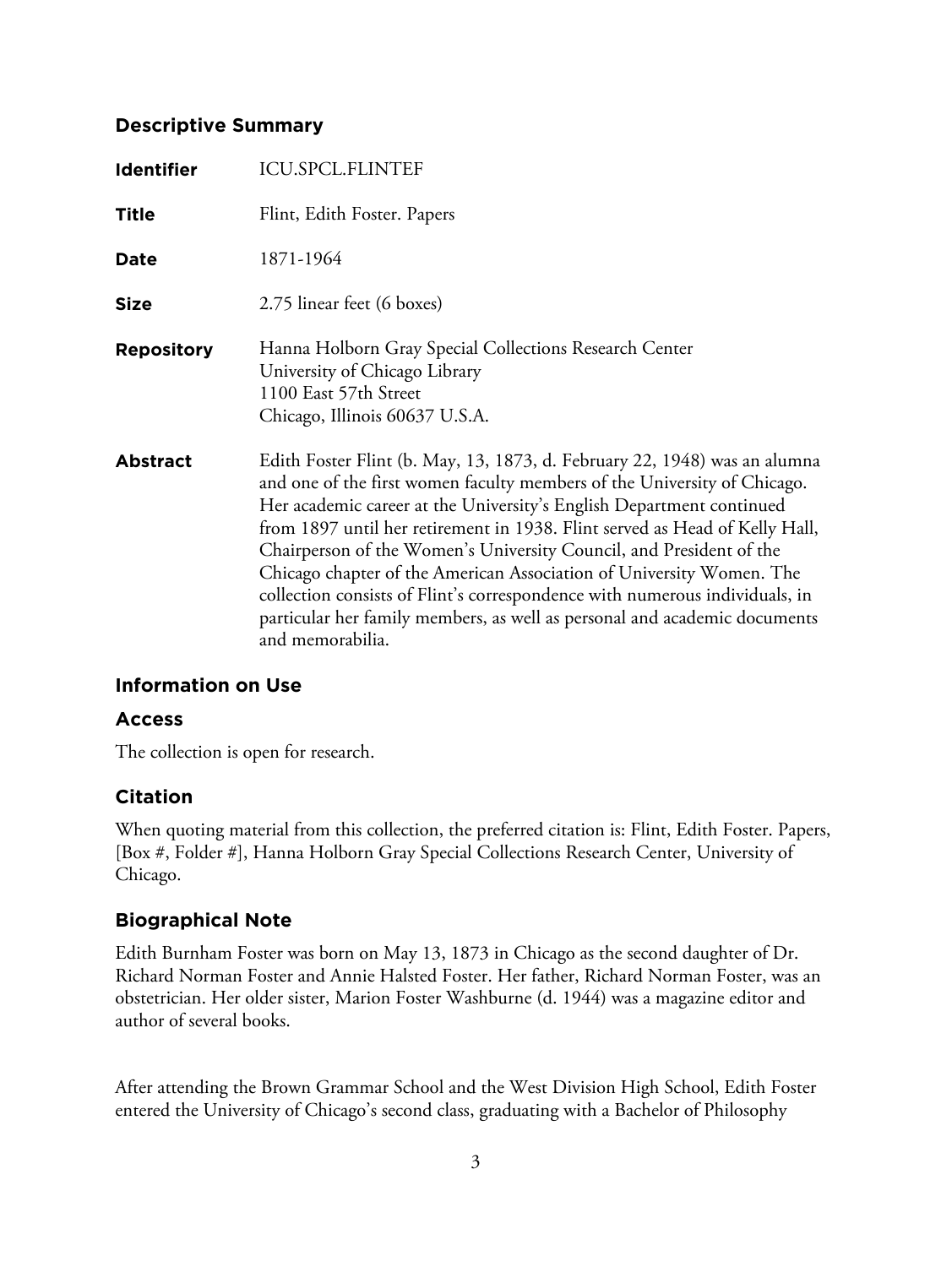degree in 1897. Following her graduation, she became an Assistant in English at the University. From 1898-1900, she was promoted as Associate.

In 1899, she married Nott William Flint (1869-1906), an alumnus of the University (1898) and a faculty member of the English Department (1902-1906). Their two sons, Richard and Halsted, were born in 1902 and 1904, respectively. On February 22, 1906, Nott William Flint died as a consequence of a brain tumor. Later, Halsted Flint died of diphtheria as a young child in 1911. Richard Foster Flint (d. 1976) graduated from the University of Chicago and taught geology at Yale University for several decades.

First affiliated with the University's Extension Department, Edith Foster Flint continued her teaching in the Department of English as Instructor of English. She became an Assistant Professor in 1909, an Associate Professor in 1914, and full Professor in 1923, a post she held until her retirement in 1938. From 1931 to 1938, she directed English Composition in the College. Among her students who would later gain fame are the novelist Elizabeth Madox Roberts (d. 1941), the poet George Dillon (d. 1968), the author John Gunther (d. 1970), and the poet and novelist Glenway Wescott (d. 1987). Many of her students became scholars of English and held faculty positions in universities and colleges across the United States.

Edith Foster Flint held several administrative positions at the University of Chicago. She was Head of Kelly Hall (1898-1900), Dean in the College of Arts, Literature and Science (1918-1926), the Chairperson of Women's University Council (1925-1932), and elected twice President of the Chicago chapter of the American Association of University Women (ca. 1929).

Women's University Council, which Edith Foster Flint presided over from 1925-1932, had replaced the former office of Dean of Women in order to meet the needs of the growing number of the University's women students. The Council was composed of fifteen or more members from the women faculty.

Edith Foster Flint died in a car accident on February 22, 1948 in Santa Barbara, California, and was buried in Chicago's Oakwood Cemetery. She was remembered as an excellent speaker and splendid teacher with a warm and rich personality. The breadth and extent of her reading, especially her knowledge and memory of verse, ancient through modern, impressed students and colleagues alike. In 1963, the east unit of the New Women's Dormitory (also known as Woodward Court at 5828 Woodlawn Avenue) was named "Flint House" in honor of Edith Foster Flint. With the demolition of Woodward Court in 2002, the name "Flint House" was transferred to a section of Max Palevsky Residential Commons.

### **Scope Note**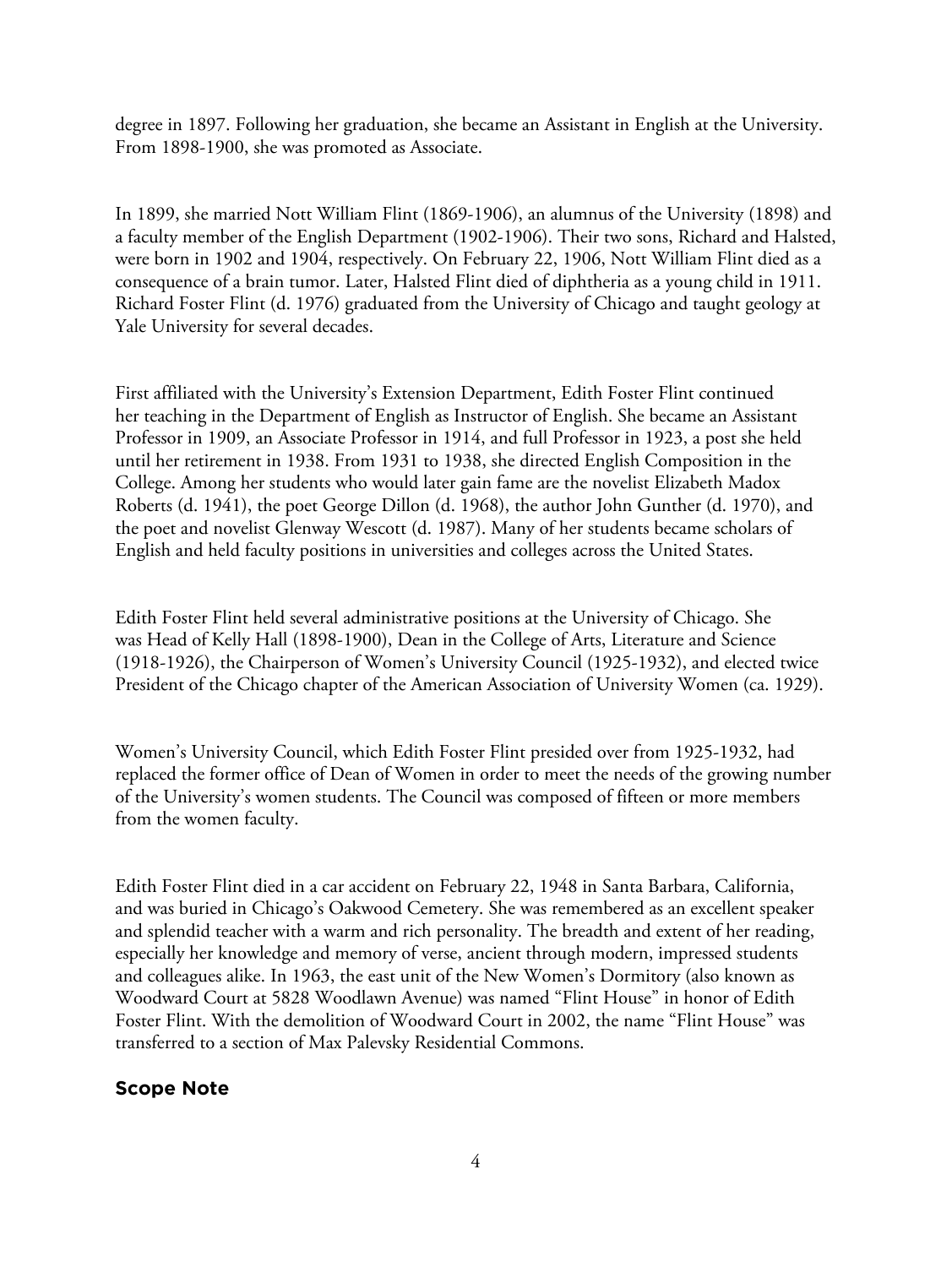The collection mostly consists of correspondence of Edith Foster Flint, her family, friends, and relatives. Other materials and memorabilia are also preserved in the collection.

Series I, Correspondence, brings together these letters arranged chronologically. The earliest of these letters goes back to 1871, written by Dr. Richard Norman Foster and mentioning the death of his toddler child Albert. Another early letter contains the news of Edith's birth. Edith Foster's letters to and from her future husband Nott Williams Flint in 1899, especially while she was travelling in Europe, contain professional remarks related to the University and faculty. Letters from 1905 document Nott Flint's medication and surgery at the Johns Hopkins Hospital and decease. Edith Foster Flint's later European trips are also well documented in her correspondence with her family in the U.S. Most of the letters from the 1920s are Edith Foster Flint's correspondence with her son Richard Foster Flint and her daughter-in-law. Few letters by Edith Foster Flint are preserved after 1929, the last one being from 1947. Correspondence from 1963-1964 between Richard Foster Flint and the University of Chicago regarding the Flint House is also preserved in the collection.

Series II, General, consists of newspaper clippings, writings, personal cards, wedding invitations, photographs, academic papers, travel notes and memorabilia of the members of the Flint family. Of special note are a booklet describing three spiritual experiences by Richard Norman Foster, handwritten and typewritten compositions by Nott William Flint, and student assignments submitted to and briefly annotated by Edith Foster Flint. The folders in this series are arranged chronologically.

# **Related Resources**

University of Chicago. Department of English Language and Literature. Records

University of Chicago. Women and Women's Organizations. Collection

University of Chicago. Office of the President. Harper, Judson and Burton Administrations. Records

## **Subject Headings**

- University of Chicago
- University of Chicago. Department of English Language and Literature
- American Association of University Women
- •

## **INVENTORY**

### **Series I: Correspondence**

**Box 1 Folder 1**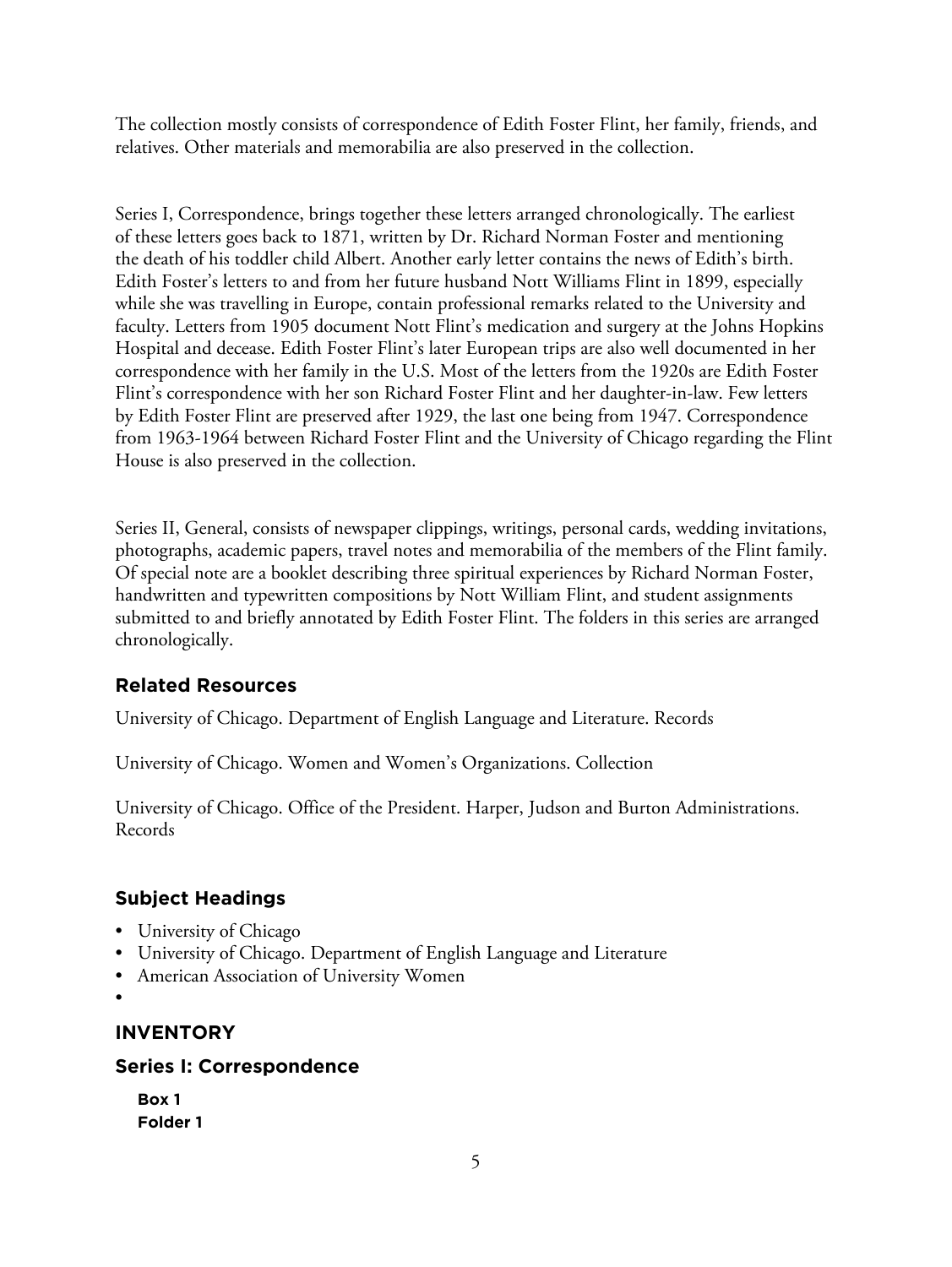Correspondence, 1871-1881 **Box 1 Folder 2** Correspondence, 1890-1898 **Box 1 Folder 3** Correspondence, January-June 1899 **Box 1 Folder 4** Correspondence, July 1899 **Box 1 Folder 5** Correspondence, August 1899 **Box 1 Folder 6** Correspondence, September 1899 **Box 1 Folder 7** Correspondence, October-December 1899 **Box 1 Folder 8** Correspondence, 1900 **Box 1 Folder 9** Correspondence, 1901 **Box 2 Folder 1** Correspondence, 1902 **Box 2 Folder 2** Correspondence, 1903 **Box 2 Folder 3** Correspondence, 1904 **Box 2 Folder 4** Correspondence, 1905 **Box 2 Folder 5** Correspondence, 1906 **Box 2 Folder 6** Correspondence, 1907 **Box 3 Folder 1** Correspondence, 1908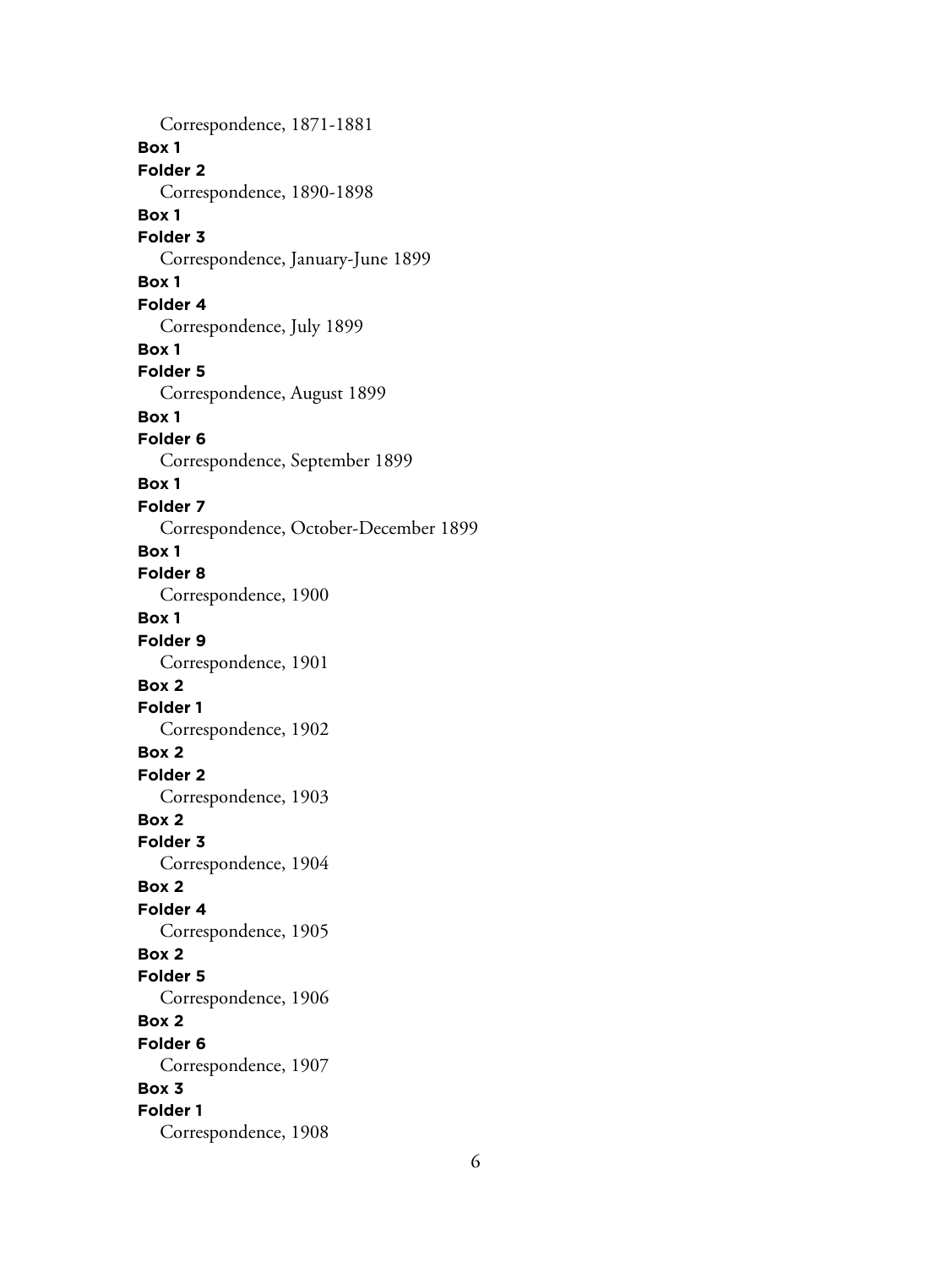**Box 3 Folder 2** Correspondence, 1909 **Box 3 Folder 3** Correspondence, 1910 **Box 3 Folder 4** Correspondence, 1911 **Box 3 Folder 5** Correspondence, 1912 **Box 3 Folder 6** Correspondence, 1914 **Box 3 Folder 7** Correspondence, 1916 **Box 3 Folder 8** Correspondence, 1917 **Box 3 Folder 9** Correspondence, 1918 **Box 3 Folder 10** Correspondence, 1919 **Box 3 Folder 11** Correspondence, 1921 **Box 4 Folder 1** Correspondence, 1922 **Box 4 Folder 2** Correspondence, 1923 **Box 4 Folder 3** Correspondence, January-June 1924 **Box 4 Folder 4** Correspondence, July-December 1924 **Box 4 Folder 5** Correspondence, January-July 1925 **Box 4**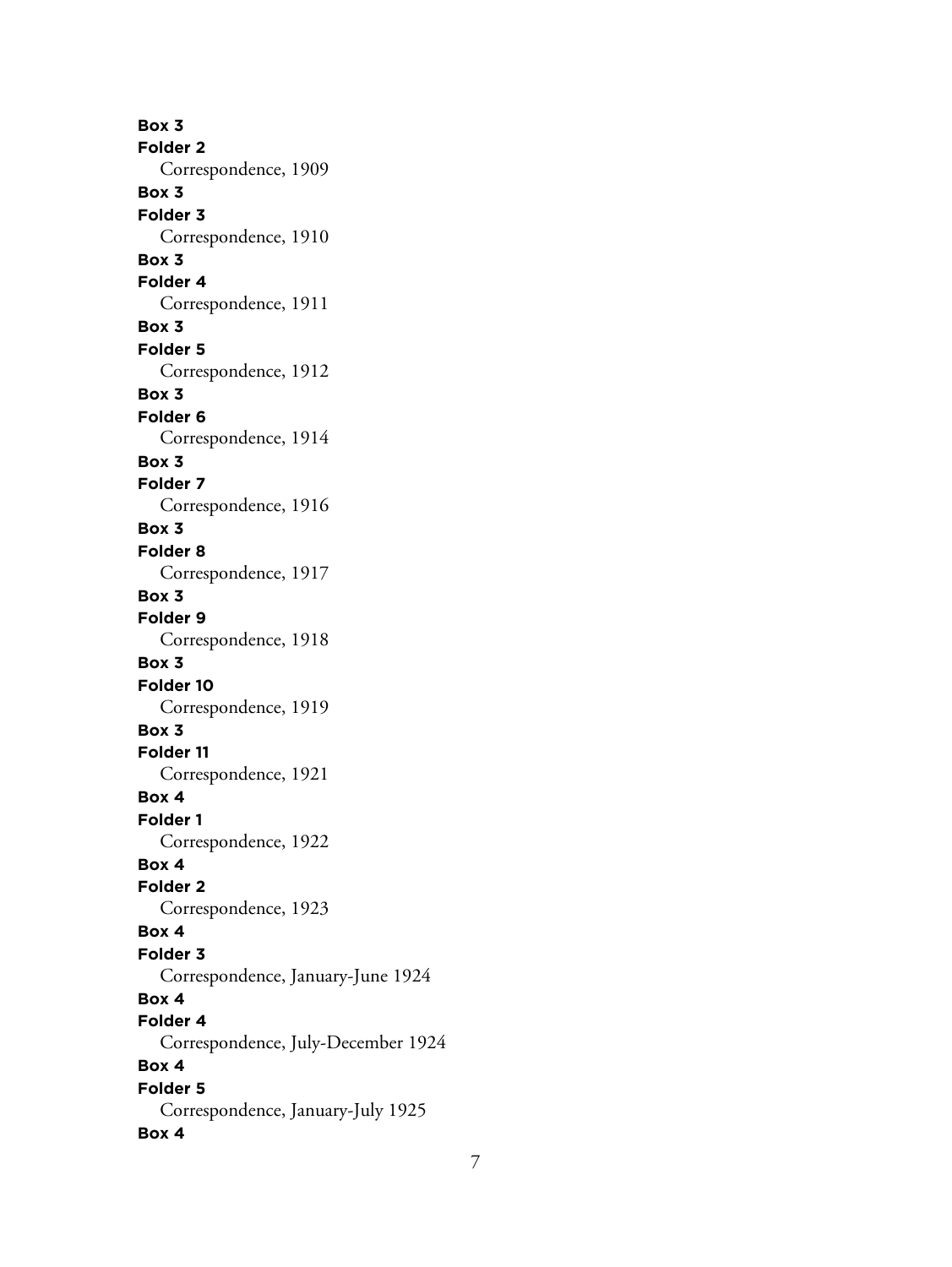**Folder 6** Correspondence, August-December 1925 **Box 4 Folder 7** Correspondence, January-June 1926 **Box 5 Folder 1** Correspondence, July-December 1926 **Box 5 Folder 2** Correspondence, 1927 **Box 5 Folder 3** Correspondence, 1928 **Box 5 Folder 4** Correspondence, January-June 1929 **Box 5 Folder 5** Correspondence, July-December 1929 **Box 5 Folder 6** Correspondence, 1937-1947 **Box 5 Folder 7** Correspondence, 1963-1964 **Box 5 Folder 8** Correspondence, undated **Series II: General Box 6 Folder 1** Nott William Flint, 1897-1906 **Box 6 Folder 2** Edith Foster Flint, 1899-1947 **Box 6 Folder 3** Student Papers, 1905-1924 **Box 6 Folder 4** Richard Norman Foster, 1915-1922

## **Box 6**

#### **Folder 5**

Richard Foster Flint and Margaret Flint, 1925-1929